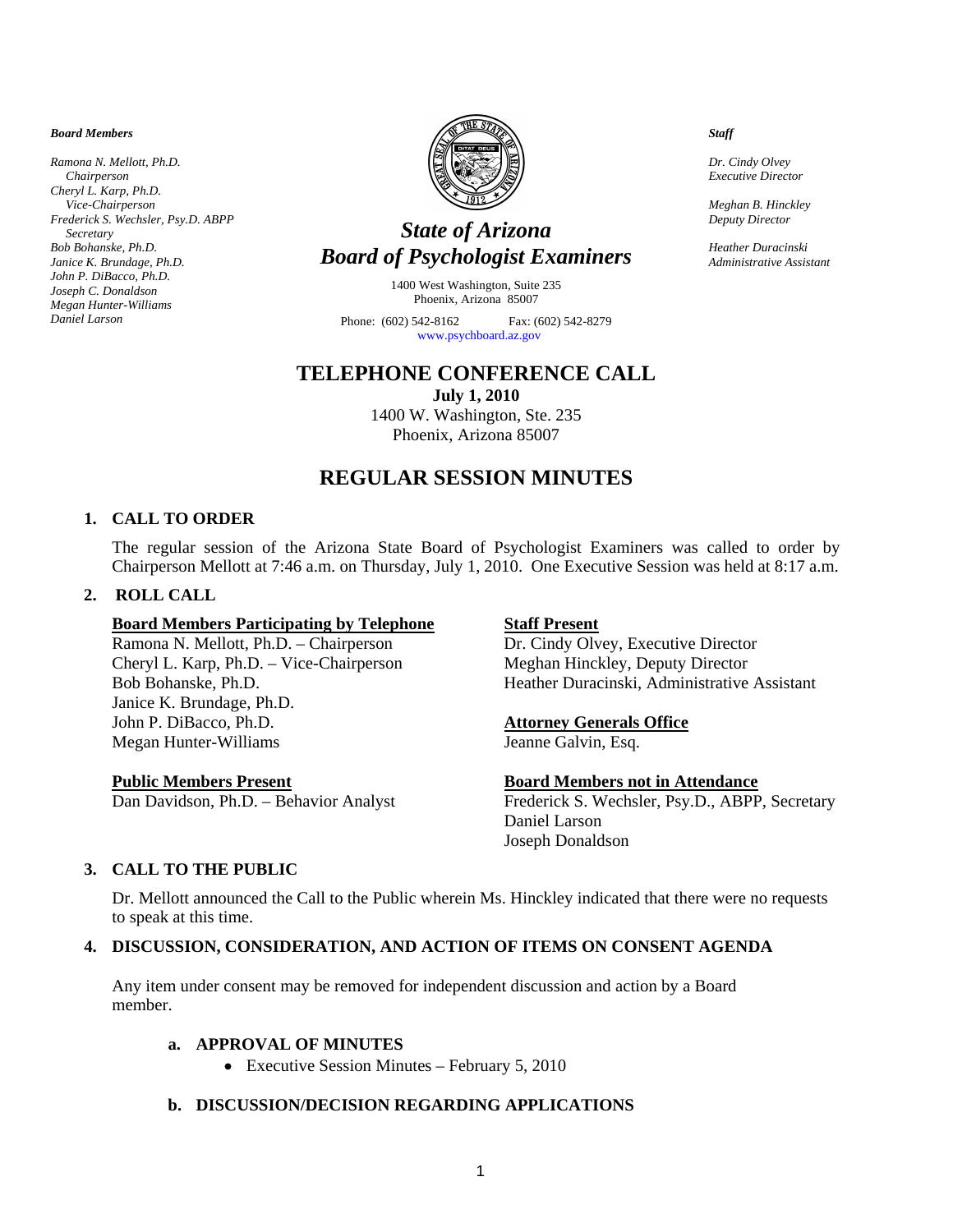# **REQUESTING APPROVAL OF EXAM**

Kevin Hurley, Psy.D.

## **REQUESTING APPROVAL OF EXAM & LICENSURE**

 John R. Balles, Ph.D. Theodore Etling, Psy.D. Cory Gerould, Psy.D. Amber LaMonte, Psy.D. Robyn A. McKay, Ph.D. Marisa Menchola, Ph.D. Eddie Ornelas III, Ph.D. Elizabeth Ramirez, Ph.D. Jonnie K. White, Psy.D.

### **REQUESTING APPROVAL OF LICENSURE BY WAIVER**

 Sarah E. Anderson, Ph.D. Patricia Hamrick, Psy.D. Nicholas Heinecke, Psy.D. Melissa Hofstetter, Ph.D.

#### **c. DISCUSSION, CONSEDERATION OF CORRESPONDENCE RECEIVED FROM DR. RICARDO MENDIVIL REQUESTING AN EXTENSION OF TIME TO TAKE EPPP EXAM**

Dr. Bohanske made a motion, seconded by Dr. Brundage, to approve the items on the consent agenda. with the exception of the executive session minutes for February 5, 2010 due to a lack of a quorum for that item. The motion carried (6-0).

**5. APPROVAL OF MINUTES –** February 5, 2010 Regular Session Minutes

Dr. Olvey reported that there was no quorum to vote on this item. Dr. Mellott directed staff to move this item to a future agenda.

# **6. DISCUSSION, CONSIDERATION AND POSSIBLE ACTION REGARDING CONTINUING EDUCATION CREDITS SUBMITTED BY HANY GIRGIS, PH.D. AND REQUEST TO CANCEL LICENSE –** Ms. Hinckley, Ms. Galvin

Ms. Hinckley summarized that Dr. Girgis previously submitted a request to cancel his Arizona Psychology License which was reviewed at the June 4, 2010 telephonic Board meeting. The Board voted to deny his request at that time due to deficiencies in his continuing education (CE) for the 2007-2009 License Renewal cycle. At that meeting, the Board directed staff to contact Dr. Girgis and ask him to submit supplemental information regarding his completed CE for the Board to determine whether or not the coursework fulfilled the requirements of A.A.C. R4-26-207.

Ms. Hinckley noted that she spoke with Dr. Girgis on June 29, 2010, at which time he confirmed his request to cancel his license should the Board determine his CE is in compliance. Dr. Girgis submitted certificates of completion for 56 hours of continuing education along with the training records. After consideration, the Board determined that Dr. Girgis met the continuing education requirements for the 2007-2009 License Renewal cycle. Dr. Karp made a motion, seconded by Dr. Bohanske, to approve Dr. Girgis' CE as fulfilling the requirements of A.A.C. R4-26-207 and to approve his request to cancel his license. The motion carried (6-0).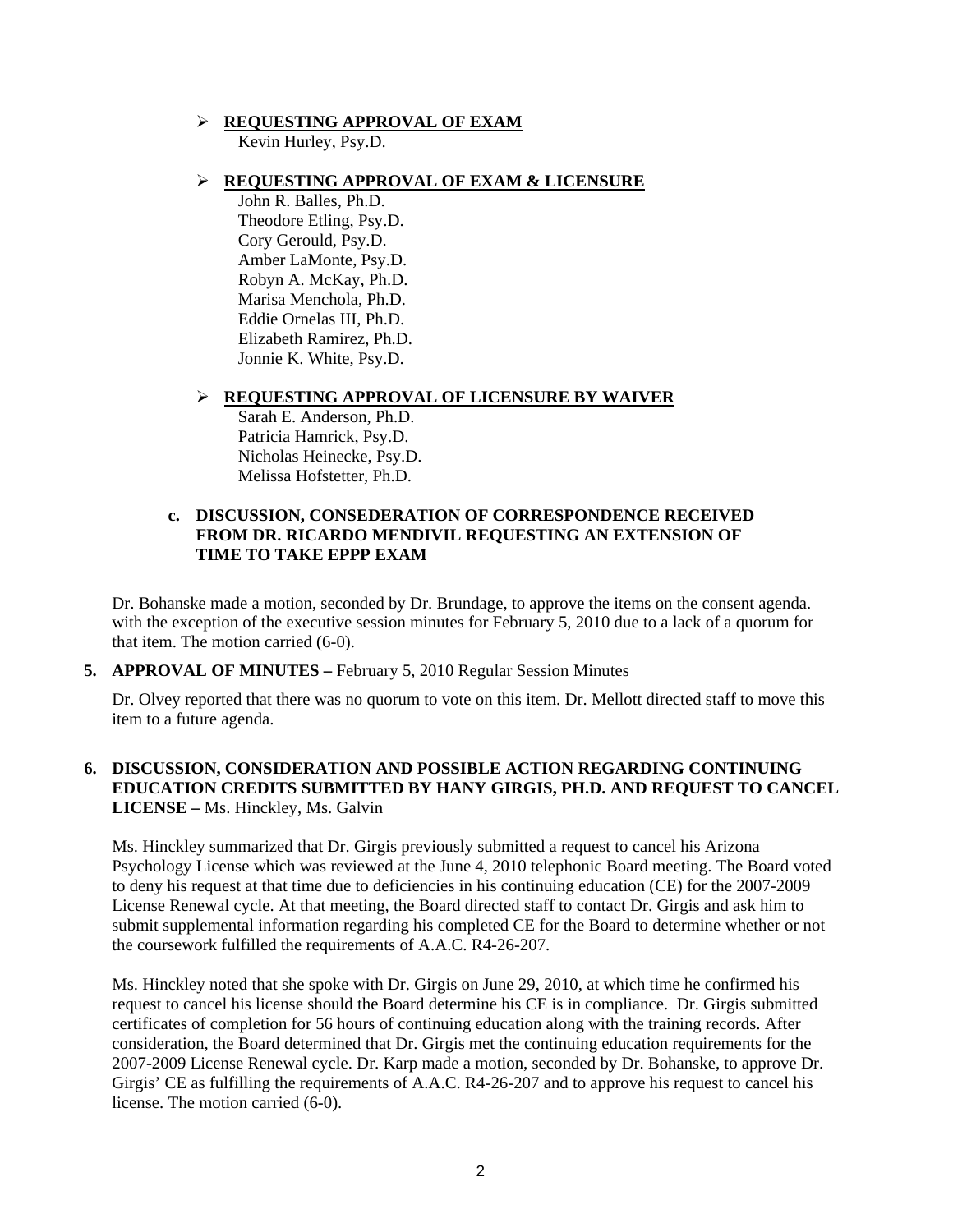## **7. DISCUSSION, CONSIDERATON AND POSSIBLE ACTION REGARDING WAIVER OF TIME**  FOR REACTIVATON OF LICENSE FOR GLORIA BERNAT, PH.D. - Dr. Olvey, Ms. Galvin

Dr. Brundage recused herself from this item.

Dr. Bernat was present via telephone, requested to speak and made a brief statement.

Dr. Olvey summarized that the Board had received a 2009-2011 Application for License Renewal from Dr. Gloria Bernat. Dr. Bernat also requested that that Board waive the time requirement for late renewals as stated in A.R.S. § 32-2074(B) as she had failed to timely renew her license during the last renewal cycle due to personal illness. Dr. Olvey reviewed with the Board A.R.S. § 32-2074(B) which states that "a licensee may reinstate a license up to May 1 of the next year," which, in this case, was May 1, 2010. Dr. Olvey reported that the Board office received Dr. Bernat's request for reinstatement on May 5, 2010 with her letter dated May 3, 2010. In addition, Dr. Bernat noted in correspondence to the Board that she was deficient the required number of continuing education credits for the 2007-2009 License Renewal cycle.

Ms. Galvin noted that the Board has expressed concern with setting precedent and keeping consistent when regulating and interpreting statutes. Ms. Galvin cautioned the Board that a deviation from those statutes could lead to problems in the future. The statute clearly states that May 1 is the deadline.

At 8:17 a.m. Dr. Mellott made a motion, seconded by Dr. DiBacco to move into Executive Session for the purpose of obtaining legal advice form the Board's attorney. The motion carried (5-0). Dr. Brundage and Dr. Bernat left the teleconference.

At 8:29 a.m., the Arizona Board of Psychologist Examiners returned to open session. Dr. Brundage and Dr. Bernat rejoined the teleconference at this time.

 Dr. Bernat made a brief statement to the Board clarifying her past medical condition and elaborating that she wishes to counsel geriatric patients with similar conditions. After further deliberation, Dr. Mellott made a motion, seconded by Dr. DiBacco, to the deny Dr. Bernat's request for an extension of time, thereby denying her 2009-2011 License Renewal application. The motion failed (2-2-1) with Dr. Karp abstaining and Dr. Brundage recused.

 Dr. Mellott made a second motion, seconded by Dr. DiBacco, to deny Dr. Bernat's request for an extension of time thereby denying her 2009-2011 License Renewal application. The motion failed (2-2-1) with Dr. Karp abstaining and Dr. Brundage recused.

 Dr. Bohanske made a motion requesting that Dr. Bernat provide the Board with medical information with the dates she underwent treatment and requested that Dr. Bernat sign the necessary medical waivers to release such information. Board staff clarified that Dr. Bernat had originally requested a Medical Inactive license in 2007 wherein she had to provide the Board proof of a medical condition. The Board approved her request and her license was placed on Medial Inactive status. Six months later, Dr. Bernat applied to have her license reinstated to Active status. In order to do so, Dr. Bernat had to provide proof to the Board that she was fit to return to practice. Dr. Bernat provided the documentation and the Board voted to return her license to Active status. In addition, Board staff also clarified that the licensees were sent postcard reminders in early February 2009 that license renewals were due April 30, 2009. Those who fail to timely renew, such as in the case of Dr. Bernat, were sent three notices of Failure to Renew prior to their licenses being expired out. Board staff also noted that the notifications all went to Dr. Bernat's current address of record, which is the same address she indicates on her 2009-2011 License Renewal application.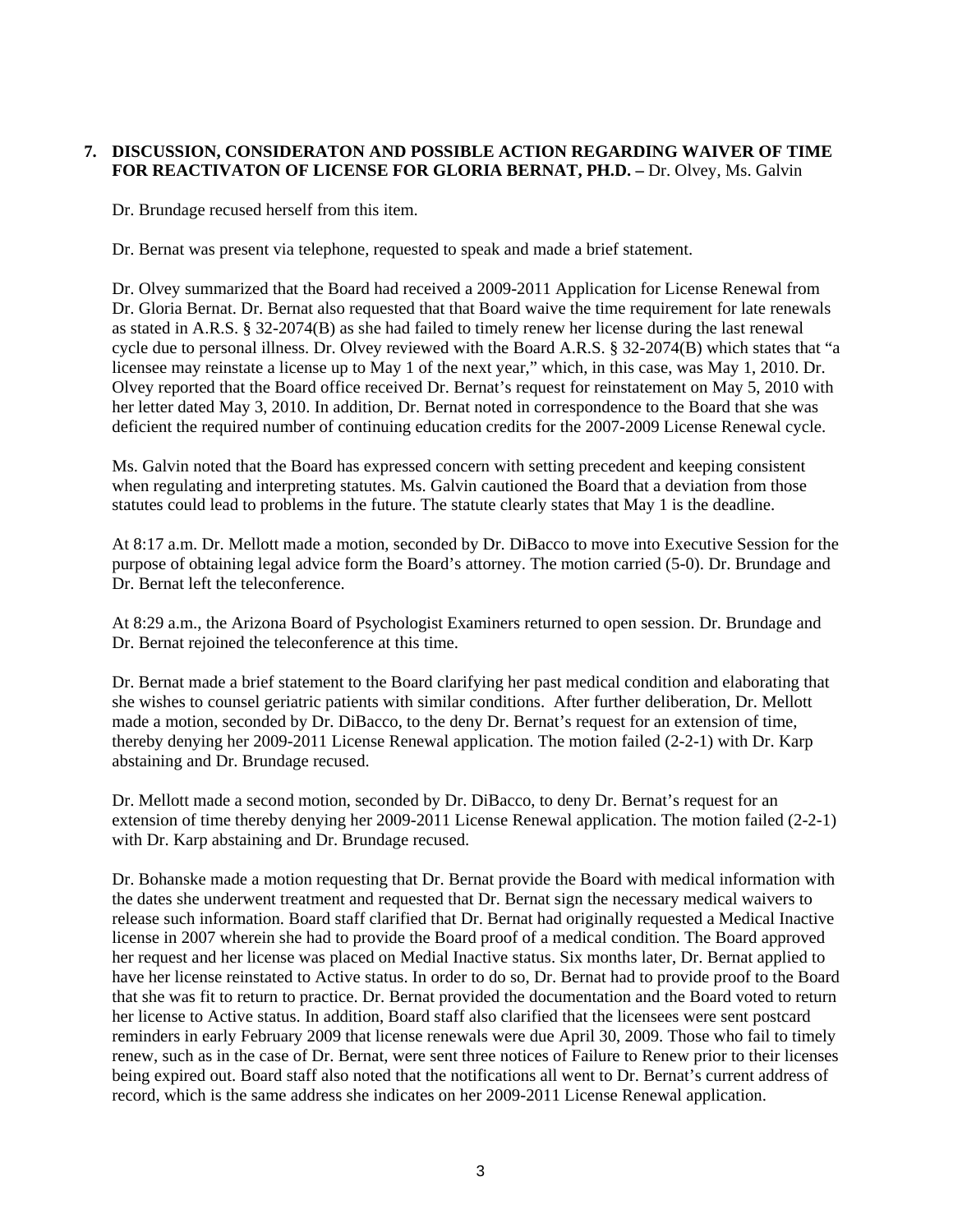Following clarification from Board staff, Dr. Bohanske withdrew his previous motion requesting medical information from Dr. Bernat.

After further discussion and deliberation, Dr. Bohanske made a motion, seconded by Dr. DiBacco, to deny Dr. Bernat's request to waive the time requirement for reactivating her license thereby denying her request to reactivate her license because she failed to do so in a timely manner. The motion carried (5-0) with Dr. Brundage recused.

#### **8. DISCUSSION, CONSIDERATION, AND POSSIBLE ACTION REGARDING STATUS OF REGULATION OF BEHAVIOR ANLYSTS** – Dr. Olvey

Dr. Dan Davidson, a behavior analyst, was present via telephone but did not request to speak. Dr. Olvey indicated that the required \$36,000 for start up fees was received by the Board office on June 28, 2010. Dr. Olvey is currently working with the General Accounting Office and the Assistant Attorney General to ensure funds are expended according to statute. Dr. Olvey stated that session law associated with HB 2207 stated that the Board must notify Legislative Council in writing whether the funds were received. She indicated that, if the Board had no objection, she would send a letter under her signature notifying the Director of Legislative Council that the monies had been received. It was the consensus of the Board that Dr. Olvey should send the letter to Legislative Council. Dr. Olvey stated that Board staff will begin drafting a licensing application for review by the Board at the August 6, 2010 meeting. In order to meet the statutory requirement for issuing licenses to behavior analysts by January 1, 2011, the application process must begin in the near future. The agenda for the August 6, 2010 meeting will include review and approval of an application form, discussion of the application process, as well as setting fees. Dan Davidson offered to assist with the development of the application for behavior analysts. Dr. Mellott welcomed the Behavior Analysts to the Board.

#### **9. DISCUSSION, CONSIDERATION, AND POSSIBLE ACTION REGARDING CORRESPONDENCE RECEIVED BY ROBERT COHEN, PH.D. –** Ms. Hinckley

Ms. Hinckley summarized stating that on August 29, 2009 the Board office received Dr. Cohen's initial Psychologist Application for Licensure by waiver. Dr. Cohen was originally licensed in 1969 and currently holds an active license in Virginia. Dr. Cohen's application was reviewed by the Application Review Committee (Committee) on November 5, 2009 wherein it was noted that Dr. Cohen was deficient three semester credits in the Scientific and Professional Ethics core content. In addition, the Committee noted that Dr. Cohen had not taken and passed the EPPP. Thus Dr. Cohen's application was changed to an Exam & Licensure candidate.

On June 21, 2010 the Board office received correspondence from Dr. Cohen stating that he had recently researched becoming licensed in Arizona through obtaining a credential. He stated that he is in the process of obtaining his Certificate of Professional Qualifications (CPQ) and requested the Board grant him a 60 day extension on his application until he obtains the credential. Additionally, he requested that the status of his application be switched from a Waiver application to a Credential application once the credential is obtained.

After deliberation, Dr. Bohanske made a motion, seconded by Dr. Brundage to approve Dr. Cohen's request to switch his application status from a waiver to credential and grant him a 30-day extension pursuant to A.A.C. R4-26-208(A).

#### **10. NEW ITEMS FOR FUTURE MEETING AGENDAS**

No new agenda items were identified.